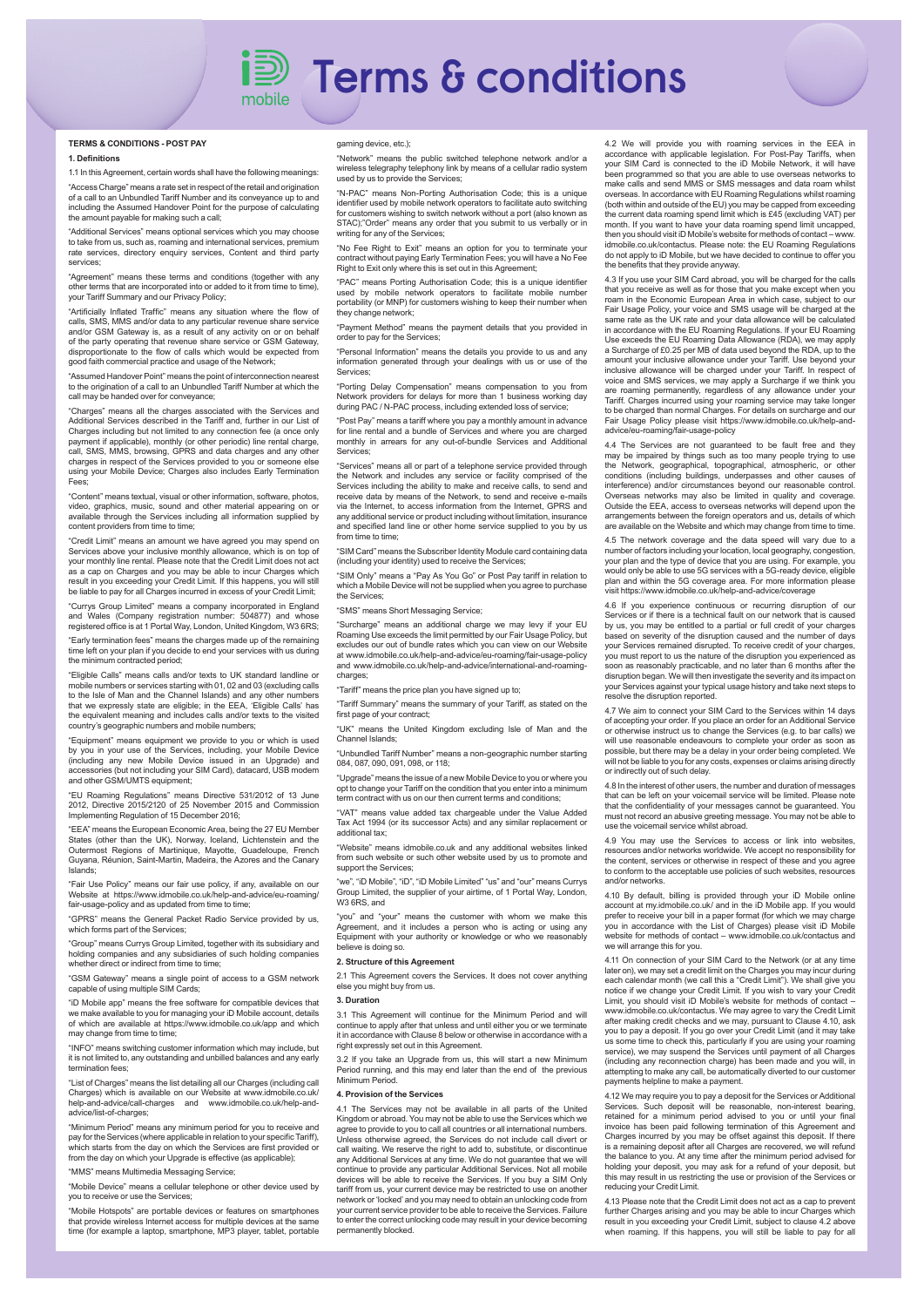Charges incurred in excess of your Credit Limit. We may restrict your ability to purchase Additional Services based on your Credit Limit. Upgrades are at the sole discretion of iD and will be limited to the duration of your Minimum Period unless we notify you otherwise.

4.14 Devices sold directly from us as part of your current agreement are not locked to the iD Mobile network and this will continue even after your minimum contract term is complete. However, if you did not purchase the device you are using from us and is now locked parantase the device year are dening near the and to hear resided from our network, you can contact us and we can help to arrange for your device to be unlocked free of charge in an authorised manner. Prior to us arranging for your device to be unlocked, you must ensure that you have separate copies of any information, videos, pictures or other data on the device which you want to keep, as this will be lost during the device unlocking process. We will not be liable for any damage, loss or erasure of any such data. The software in the devices and all intellectual property rights in that software is owned or licensed by the manufacturer and you are being allowed to use the software on a limited licence from the manufacturer.

4.15 You can use the Service to call the emergency services. Your number will be shown to the emergency operator. When making an emergency call, your location information will be provided to the emergency operator to the extent technically feasible.

4. 16 If the PAC / N-PAC process is delayed, and the delay is our fault, you may be entitled to Porting Delay Compensation in the form of oneoff reimbursement of a portion of your monthly line rental, in the form of an account credit.

### **5. Your responsibilities**

5.1 You are responsible for managing your account by downloading the iD Mobile App or registering for MyAccount – www.idmobile.co.uk/ myaccount.You must provide us with a current email address for billing purposes and tell us promptly if you change your email. It is up to you to check that your mailbox is in proper working order; we are not responsible for errors in sending and receiving email, unless caused by our negligence.

5.2 You shall pay us the Charges in accordance with Clause 12.

5.3 You may use the Services only as set out in this Agreement and for your own personal use. This means you must not resell or commercially exploit any of the Services or content.

5.4 You must not use the Services, the SIM Card or an iD Mobile phone number or allow anyone else to use the Services, the SIM or an iD Mobile phone number for illegal or improper uses, including but not limited to:

# 5.4.1 fraudulent or criminal acts;

5.4.2 in any way which breaches another person's rights, including rights of privacy or of copyright or other intellectual property rights;

5.4.3 the copying, storage, modification, publishing or distribution of the Services or their content; 5.4.4 in any way which breaches any security or other safeguards

or any other way which harms or interferes with the Network, the Services, disruptions to emergency services or the networks or systems of others

5.4.5 the use or disclosure of details relating to iD Mobile customers or other misuse of personal data;

5.4.6 for any immoral, obscene, defamatory, harmful, offensive or unlawful purpose or for anything which is racist, offensive, abusive, indecent, defamatory, obscene or menacing, a nuisance or a hoax;

5.4.7 to cause annoyance, inconvenience or needless anxiety as set out in the Communications Act 2003 as amended or replaced from time to time; or

5.4.8 to generate Artificially Inflated Traffic.

Any such use shall give us the right to terminate this Agreement and the Services immediately and charge you any Charges due.

5.5 You must always co-operate with us and follow our reasonable instructions to ensure the proper use and security of the Services and account. Unless otherwise agreed, you must not reverse the charges on any telephone call or accept a reverse charged call. Where a Mobile Device is provided, you must only use such a device for connection to the Network and also comply with all relevant legislation relating to its use.

5.6 The SIM Card we provide does not belong to you but remains our property. You may not sell your SIM Card, or agree to transfer them (other than through porting it to another network in accordance with the standard porting process) to anyone else without our consent.

5.7 If the SIM Card is lost, stolen, damaged, destroyed or used in an unauthorised manner we may charge you the amount specified in the List of Charges for reconnection. You will be responsible for any Charges incurred as a result of unauthorised use of the Services and/ or the SIM Card, or the information contained within your SIM Card, until you have notified us of the need to suspend the Services, e.g. as a result of your loss of your SIM Card.

### 5.8 You must:

5.8.1 take adequate precautions to prevent loss or theft of your SIM Card;

5.8.2 inform our customer services as soon as possible if you do lose your SIM Card. Please visit the iD Mobile website for m of contact - www.idmobile.co.uk/contactus or visit the iD app if your SIM Card is lost, stolen, damaged, destroyed or likely to be used in an unauthorised manner and to co-operate with us in our reasonable security and other checks.

5.9 We are providing the SIM Card and the Services solely for your own personal use (and not for any business purposes) and you may not re-sell or otherwise act as any form of distributor in respect of the SIM Card, the Content, the Services or your number, code or any associated number. You must not connect a GSM Gateway to the Network or otherwise establish, install or use a CSM Gate ine Network or bullet wise establish, fillstall or use a GGW Gateway in relation to the Network or the Services without our prior written consent, which may be withheld at our absolute discretion.

5.10 You must tell us immediately if anyone makes or threatens to make any claim or issues legal proceedings against you relating to your use of the Services or the Content and you will, at our request, immediately stop the act or acts complained of. If we ask you to, you must confirm the details of the claim(s) in writing.

## **6. Things we may have to do**

6.1 Occasionally we may have to:

6.1.1 alter the mobile phone number or any other name, code or number or technical specification associated with the Services for reasons beyond our control such as where requested to do so by a governmental or regulatory body or where we reasonably believe the remember of property the alteration will enhance your use of the Services. If this is the case we will give you reasonable notice;

6.1.2 change your SIM Card;

6.1.3 give you instructions which we believe are necessary for reasons of health, safety or the quality of Services to you or any other customer; 6.1.4 temporarily suspend the Services (or any part of them) for operational reasons or in an emergency or for reasons of security; and/or

6.1.5 bar certain numbers from the Services on a temporary or permanent basis in order to prevent fraud or in circumstances where we would suffer a loss or damage.

6.2 From time to time we may have to migrate your account from one billing platform to another. In these circumstances, we will notify you if migration of your account will affect the Services to your detriment in any way.

6.3 If we believe that we may be unable to continue to provide the Services on a particular network for any reason, such as planned or unplanned incidents impacting Services, we may transfer the mobile phone number to another network. On transfer, we will attempt to continue to make available to you the Services, or similar services.

6.4 We reserve the right to monitor your usage. If we reasonably determine that your use is in breach of any applicable Fair Usage

6.4.1 request you to moderate your use; and/or

## 6.4.2 suspend your Service.

Policy, we may:

6.5 We reserve the right to manage your use of the iD Mobile network in order to protect it for the use of all our customers. Therefore, we may deploy traffic management measures from time to time in an event which in any way breaches security measures, harms or interferes with our network, systems or services or legally required. We reserve the right to review and amend any such measures from time to time and details of our current traffic management policy can be found on our website https://www.idmobile.co.uk/online-traffic-statement

# **7. Our right to bar or disconnect**

7.1 We can, at our discretion, bar your SIM Card from making calls (other than to the emergency services), sending MMS and/or SMS messages and/or sending or receiving data and/or disconnect your SIM Card from the Network:

7.1.1 if you have done anything that would entitle us to terminate the ent (in which case, if we do this, we can still also terminate this Agreement if we wish)

7.1.2 in the event of loss or theft or if we have reasonable cause to ct fraudulent use of a Payment Method, your SIM Card and/or suspect frauduler<br>Mobile Device; or

7.1.3 1if you are persistently abusive or make threats or otherwise act illegally towards our staff or property, or that of our agents.

7.2 You must pay an unbarring charge, any outstanding Charges including those incurred under Clause 4.12 and, if applicable, a reconnection charge if the Services are temporarily barred and/or your Mobile Device and/or SIM Card is disconnected from the Network for the reasons stated in Clause 5.4 or 71.

7.3 If we bar your Services the Agreement will still continue. You must pay all Charges due from you under this Agreement until the Agreement is ended by notice in accordance with Clause 8.

**8. Suspension and termination of the Agreement**

### 8.1 This Agreement may be terminated by:

8.1.1 you without having to give a reason, by giving us at least 30 days' notice in accordance with Clause 17 below. If you do so, you must immediately pay us the Charges including any monthly (or other periodic) line rental charges for any remaining Minimum Period (less any reduction we make for our avoided costs) then outstanding as well any Charges that apply during the notice period; or

8.1.2 us without having to give you a reason by giving you at least 30 days' written notice in accordance with Clause 17 below. Otherwise, following the same notice period, we may (at our option) move you on to a different tariff or a SIM only tariff.

8.2 Either party may terminate this Agreement at any time on notice (in accordance with Clause 17 below) to the other, without any liability, if that other party does any of the following:

8.2.1 breaches this Agreement in a material way and does not put it right (where it is possible to do so) within a reasonable period of a request to do so; or;

8.2.2 has bankruptcy or insolvency proceedings brought against it.

8.3 In addition to our rights under clause 8.2.1, we may terminate this Agreement at any time on notice, without liability, if:

8.3.1 we have reasonable cause to suspect fraudulent use of your Payment Method (or those of any other person) has occurred to purchase the SIM Card and/or the Services;

8.3.2 we have reasonable cause to suspect that this Agreement has been entered into fraudulently or we are satisfied that fraudulent or improper use of your mobile phone number is taking place;

8.3.3 you do anything (or allow anything to be done) which we reasonably think may damage or affect the operation of the Network such as for example creating a GSM Gateway, Artificially Inflated Traffic or similar;

8.3.4 we have reasonable cause to believe that the Services are being used in breach of Clauses 5.3, 5.4, 5.5 or 5.9 (even if you are not aware of this use);

8.3.5 you fail to pay the Charges when they are due including any deposit we have asked for – unless you put matters right within 7 days deposit we have asked for the state of us asking you to do so.

8.4 Subject to clause 8.5, you may exercise a No Fee Right to Exit in the following circumstand

8.4.1 the Services are not available to you for a one week or longer: 8.4.2 where you suffer a material detriment because we make changes to this Agreement which you were not told about before entering into this Agreement, (except that you will not have a No Fee Right to Exit in relation to any changes we are required to make by law or regulatory body); or

8.4.3 we increase the monthly line rental element of the Charges. You will not have a No Fee Right to Exit where there are changes under Clauses 12.23 (RPI), or 12.27 (Roaming).

You must exercise your No Fee Right to Exit by notifying us using the process in Clause 17 and within the 30 day period set out there.

8.5 Clause 8.4 does not apply where the increase or change relates solely to Additional Services – in that case your cancellation rights apply only to the Additional Service affected.

8.6 When this Agreement ends:

8.6.1 you will be disconnected and your access to the Services will end;

8.6.2 you will no longer be entitled to use your mobile number unless you have ported this number to another network;

8.6.3 you must immediately pay all Charges outstanding at disconnection; and

8.6.4 we will repay any deposit you have given us less any unpaid sums that you owe us (if any). No interest will be payable on any deposit.

8.7 If, when your Agreement with us ends, you would like to move to another network provider, you can do so by using either the PAC or N-PAC process. The following terms apply:

8.7.1 The PAC process must be used when you wish to switch your provider and keep, or port, your number.

8.7.2 The N-PAC process (also known as STAC) must be used by when you do not wish to port your number. Using the N-PAC process means that your existing mobile number from the previous provider will be terminated and you will not be able to reactivate it.

8.7.3 You can request your unique codes by text: for PAC, text PAC DDMMYY to 65075, for N-PAC text STAC DDMMYY to 75075, or for INFO text INFO DDMMYY to 86075. DDMMYY should be your date of birth. You can also request them online in MyAccount via idmobile. co.uk/myaccount or by dialling 7777 from your iD phone.

8.7.4 Even if you are ending this Agreement by using the PAC / N-PAC processes, you will still have to pay any outstanding and unbilled Charges along with any Early Termination Fee (if there is one). But you will not be charged for any notice period after the PAC / N-PAC process has been completed.

8.8 We may suspend the Services where you exceed the Credit Limit or where you do anything that would entitle us to terminate this Agreement (in which case, if we do this, we can still terminate if we wish). We reserve the right not to provide them again until you provide adequate confirmation that you will stop breaching this Agreement. We will continue to provide access to emergency services.

8.9 We may also suspend or terminate the provision of the Services where this is strictly necessary:

8.9.1 for reasons outside of our control; or

8.9.2 if any agreement giving us the ability to provide the Services is suspended or terminated.

8.10 If we suspend the Services, this Agreement will still continue. You do not have to pay the Charges where we suspend the Services under Clause 8.9, but otherwise you must pay all Charges during any period of suspension until the Agreement is ended including all monthly (or other periodic) line rental charges for any Minimum Period which continues to run.

8.11 You must pay a re-connection charge of £10.00 if the Services are temporarily suspended for the reasons stated in Clause 8.8 above.

8.12 In addition to the rights in this Clause 8, you may be able to terminate this Agreement in accordance with the terms of sale (or similar) that apply

8.13 At the end of your Minimum Period, this Agreement will continue on these existing terms until you tell us that you'd like to terminate your Agreement. You can do so by giving us at least 30 days' notice, and you should contact us as set out in Clause 17.

#### **9. Internet Access**

9.1 If you have a Mobile Device, which enables access to the Internet ("Mobile Internet Device") the following terms and conditions also apply to you.

9.2 The Internet is not a secure environment. Unwanted programs or material may be downloaded without your knowledge, which may give unauthorised persons access to your Mobile Internet Device and the information stored on your Mobile Internet Device. These programs may perform actions that you have not authorised, possibly without your knowledge.

9.3 We or our contractual partners may provide links to other websites or resources. We neither accept responsibility for third party websites or resources nor endorse their Content. Your dealings with, and interest in, promotions, services, or merchants found by using your Mobile Internet Device are solely between you and the person with whom you are dealing. You are solely responsible for evaluating the accuracy and completeness of any of the Content and the value and integrity of goods and services offered by third parties over the Services. We will not be a party to or in any way responsible for any transaction concerning third party goods and services or for any losses or damages that may arise from any such dealings with third parties except in the case of negligence on our part.

9.4 For Internet access, you understand that all the visual, textual or other information published or otherwise made available (directly or indirectly) on the Internet using the Services ("Information") whether publicly posted or privately transmitted, is the sole responsibility of the person from which such Information originated. This means that you, and not us, are entirely responsible for all Information that you upload, email or otherwise transmit via Internet access.

9.5 We will use reasonable endeavours to maintain the Content but it ay be incomplete, out of date or inaccurate and is provided on an 'as is' basis. It is a condition of us allowing you access to the Content that you accept that we will not be liable for any action you take in reliance on the Content. We may vary the Content or the technical specification of the Services from time to time.

9.6 The Services enable access to the Content. You may only use the Content in a way that does not infringe the rights of others ("Approv Use") and you must comply with all other instructions issued by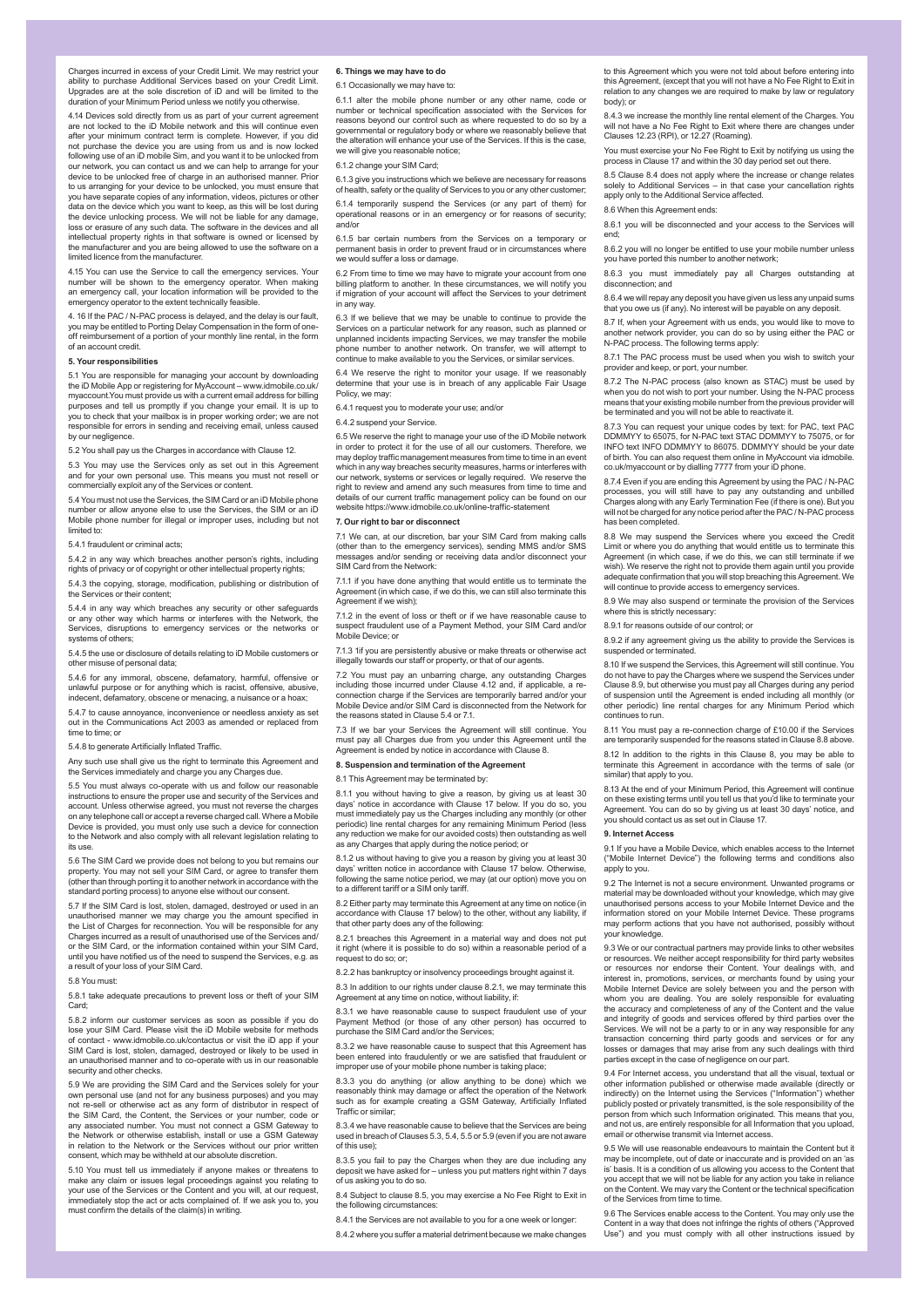us regarding use of Content. You shall not store, modify, transmit, distribute, broadcast, or publish any part of Content other than for an Approved Use. The re-selling, copying or incorporation into any other work of part or all of the Content in any form is prohibited save that you may print or download extracts of the Content for your personal use only.

9.7 For all tariffs, when your Services are connected, your internet access provided through the Services will have been programmed so that you are barred from accessing Content that we deem to be you are barred from accessing content that we deem to be<br>The ability to use such adult services is subject to status and credit checks and us being satisfied that you are over 18 years of age. If you want to have your Services unbarred, then you should do so through the iD Mobile app or visit iD Mobile website for methods of contact – www.idmobile.co.uk/contactus. We may ask you to make a payment by credit or debit card or pursuant to Clause 4.12 ask you to pay a deposit.

9.8 Access to secure financial transactions will be dependent on the make and model of your Mobile Internet Device and the third party supplier of Content.

## **10. Upgrades**

10.1 If you choose to upgrade with iD, your new tariff will be activated immediately at completion of point of sale. You will receive a notification via email that your upgrade has been processed and that your new tariff is active.

10.2 Once the new tariff is active, your previous tariff will have an end date of midnight on the day before the date your upgrade became active.

10.3 If you had already begun your bill cycle before your upgrade was completed, your first bill will include the monthly recurring cost from your previous tariff, pro-rated up until the date your previous tariff ended, and the monthly recurring cost from your new tariff, pro-rated until the end of your bill cycle. Accordingly, your monthly inclusive allowances will also be pro-rated.

# **11. Special Feature(s)**

11.1 Capping: All pay monthly plans purchased after 15th June 2017 have a cap applied.

11.1.1 This means that the out of bundle Charges you pay each month shall not be more than the monthly line rental plus the capped amount (as specified in your Tariff Summary). For example, if your monthly line rental is £10.00 per month and your selected capped amount is £5.00, the total Charges you will have to pay will never be more than £15.00 each month. Capping does not apply to the purchase of certain Services such as add-ons or paper billing.

11.1.2 Once you have reached the capped amount, you will only be able to use your remaining inclusive or add-on allowances.

11.1.3 Subject to credit status, you may be able to increase your capped amount using our mobile app or through 'My iD' online account. You shall be responsible for any increases to your Capped Amount, regardless of whether or not you authorised it.

11.2 TakeAway: If you have purchased a TakeAway plan, the EU Roaming Regulations will apply. In addition, there are further destinations included within bundle, details of which can be found on the Website or the iD Mobile app. You shall be able to use your inclusive allowance for Eligible Calls and you shall be able to use your data allowance whilst roaming, without incurring any out of bundle charges.

11.2.1 If you finish your inclusive allowance and continue to make Eligible Calls or Services whilst roaming, we will charge you our standard roaming rates.

11.2.2 Additional Services or add-ons are not part of your monthly inclusive allowance and may not be used whilst roaming as such.

11.2.3 TakeAway is only available to UK residents on holiday or business trips abroad. You must make a call, send a SMS or use data once every 30 days to maintain use of your TakeAway Plan. If you use your entire inclusive allowance whilst roaming in any 2 months within a 12 month period, it may affect your roaming services and prevent you from using roaming in the future.

11.2.4 The maximum call duration per call on TakeAway is 120 minutes. After this time, you must redial the call to continue.

11.2.5 iD Mobile reserves the right to extend, withdraw or modify TakeAway and/or the countries included at any time. The list of countries included in the TakeAway Plan can be found on our website: www.idmobile.co.uk. Calls to Personal Numbers (070), premium rate numbers and directory services numbers are not included in your monthly inclusive allowance. All charges can be found in our website https://www.idmobile.co.uk/help-and-advice/international-androaming.

11.3 Rollover plan: If you have purchased a Rollover tariff or have added Rollover to your tariff, your unused monthly inclusive data allowance can be rolled over into the next consecutive month(s) for a set period, as specified in your Tariff Summary.

11.3.1 Rollover may be included as a feature of your tariff or may be a chargeable service that can be added to your tariff. In the case of the latter, Rollover can only be added to your tariff at point of sale.

11.3.2 Only your inclusive data allowances are eligible for rollove Any Additional Services or reward allowances that you have included in your Tariff are not considered to be part of your monthly inclusive wance. This means that if you purchase any Additional Services vances and receive any reward allowances, they will not eligible for Rollover and will be subject to their individual terms and conditions.

11.3.3 If your tariff has an unlimited data allowance, it will not be eligible for Rollover. If your account is not up-to-date and is subject credit control or your account is suspended you will not be eligible for Rollover until your account is up-to-date or reinstated.

11.3.4 Any unused Rollover data allowances will be lost if you migrate to a new tariff. However, if the new tariff is eligible for Rollover, you will begin to accrue Rollover allowances again.

11.4 Data Cushion is a free data Additional Service, valid for 24 months from date of purchase.

11.4.1 You can use all or part of the Data Cushion in any month but only when your monthly Data allowance (inclusive bundle data and other data Additional Service) has been used.

11.4.2 The Data Cushion is added only once and will be reflected in your total data allowance within "Remaining Allowances" in My Account or Self Care. It will not be carried forward when you upgrade

or renew your existing contract.

11.4.3 If you wish to return your iD Mobile connection within the 14-day cooling off period, you may be charged at standard price for any data used from this allowance.

## **12. Charges**

12.1 The Charges for the Services will be calculated in accordance with your Tariff and our List of Charges using the details we have recorded. The List of Charges may change from time to time.

12.2 We will provide Post Pay customers with regular notifications prompting customers to access their bill via the free iD Mobile app or idmobile.co.uk/myid. A full itemisation of the Charges incurred and usage can be accessed If you would prefer to receive your bill in a paper format (for which we may charge you in accordance with the List of Charges) please visit iD Mobile website for methods of contact – www.idmobile.co.uk/contactus and we will arrange this for you or alternatively you can request a bill in paper format by using the iD Mobile app.

12.3 You must pay to us all the Charges arising under this Agreement er incurred by you or anyone else using your Mobile Device and/ or SIM Card with or without your knowledge at the times and in the manner set out in this Agreement even when such Charges exceed any Credit Limit imposed upon your account.

12.4 Calls made by Post Pay customers in the UK to eligible UK numbers are charged or deducted per second (rounded up to the nearest second) with a 60 second minimum charge.

12.5 For all customers, calls made in the UK to eligible international numbers are charged in one minute increments rounded up to the nearest minute.

12.6 When roaming in the EEA, charges for calls you make will be charged or deducted per second (rounded up to the nearest second) with a 30 second minimum charge. When roaming other than in the EEA, you will be charged for the calls you make and receive by the minute or less and any part minute will be rounded up to the nearest whole minute or less. This is dependent on the location you are roaming in. Details of these charges will be set out in our List of Charges. MMS or SMS messages made outside the EEA may be charged other than in whole penny increments. Within the EEA, SMS ages will be deducted from your domestic allowance and MMS from your data allowance.

12.7 Data usage made by Post Pay customers are charged or deducted in one kilobyte (KB) increments and any part KB used will be rounded up to the nearest KB.

12.8 Unless otherwise stated, call prices are quoted by the minute and include VAT. Each call is charged excluding VAT and then rounded up to the nearest whole penny, each MMS or SMS is charged excluding VAT and then rounded up to the nearest tenth of a penny. VAT is then added where applicable and then rounded up to the nearest whole penny. An invoice including the rate of VAT charged and our VAT number can be provided upon written request for Post Pay customers (this may be chargeable).

12.9 Your first month's line rental after the beginning of the Minimum Period is likely to be less or more than the amount stated in your Tariff, as monthly Charges incurred for, and inclusive allowances in respect of, periods of less or more than one month will be calculated on a pro rata basis and billed to you accordingly. Regardless of when the call is commenced, Charges will be applied according to your Tariff and our List of Charges for each chargeable period the call is active.

12.10 Any unused inclusive allowances may not be carried forward from one month to the next unless expressly stated by us. In this context "monthly" or "month" means your monthly billing period, which may not equate to a calendar month. Eligible Calls will be set against inclusive allowances in the order in which such Eligible Calls are made

12.11 Calls to your voicemail and any of our customer service lines will be chargeable in accordance with the Tariff and may be deducted from any monthly allowances. When using call return (returning a call when directly within your voicemail service), you will be charged for both the voicemail call and the call return call throughout the duration of the returned call. Call return calls will be deducted from any inclusive allowance, where appropriate. The call return charge is calculated as the rate for that Tariff, as if you had hung up and dialled direct for the returned call, less the voicemail charge. The minimum call rate on call return is the same as the voicemail rate. For Post Pay Tariffs, calls to voice came as the versemail rate. For Feet Penall 123 are decremented from your inclusive all

12.12 A standard text message contains up to 160 characters. Some Mobile Devices allow you to send messages of more than 160 characters, in which case the message will be divided into the number of messages required to convey the message and each such message will be charged at the standard text message rate. Some Mobile Devices convert messages of more than 160 characters or group messages into MMS and therefore these will be charged at standard MMS rates. When including an email address and / or special characters including, but not limited to emojis within a standard text message, some Mobile Devices convert these messages into MMS and therefore these will be charged at standard MMS rates. Standard text message prices exclude premium rate, international, roaming, reverse charged and long text messages. Only standard text messages are included in inclusive SMS allowances.

12.13 Using MMS you can send long text messages, picture messages and video messages. A long text message, picture message and video message is limited to a maximum size of 295kb. If a message contains multiple media items you will be charged for the most expensive item in the message, for example, send a message containing a picture and video clip you are charged the video message price. Should you wish to prevent incurring charges for MMS, you must switch off the MMS function on your device or adjust the settings so that you are warned if an MMS is about to be sent. Please refer to your device manual for further information.

12.14 For Post Pay Tariffs, charges are payable to us by Direct Debit on the dates notified to you following acceptance of your order. You must pay the charges within 14 days of the date of any bill. Failure to pay on time will result in a £5.00 collections administration fee (see List of Charges) being applied to your account. Should your direct debit fail, you may use an alternative payment method to pay; please contact us to arrange this.

12.15 If a Direct Debit or other Payment Method is dishonoured or cancelled, we shall be entitled to charge you as compensation for our losses an amount equal to the costs that we incur as a result of such dishonoured or cancelled Direct Debit or other Payment Method

(which may include third party charges levied on us).

12.16 For any overdue payments we may charge interest (both before and after any judgment) on the amount unpaid at the rate of 2% above the base lending rate of HSBC Bank Plc as published from time to time. Interest is charged on a per annum basis, calculated daily. Overdue payments will also be subject to a collections administration fee (see List of Charges), regardless of the payment method you choose Should any overdue payment remain unpaid, we reserve the right to forward / sell the overdue balance to a debt collection agency.

12.17 If we advise you of the amount due on your account from time to time this is an estimate based on the information we have received to date.

12.18 We may arrange for bills or invoices to be issued by a third party on our behalf. Bills or invoices issued by such third party shall be binding on you and payment of such bills or invoices in full to the third particle where the directed to do so will be a valid discharge of your li pay such bills or invoices under this Agreement.

12.19 If you change Tariff for any reason e.g. when Upgrading or moving to a promotional offer, any unused allowances will be moving to a promotional offer, any unused allowances will be

12.20 If we provide you with a credit to your account (for example as a goodwill gesture), such credit will be deducted from your Charges until the credit has been used. These credits cannot be redeemed for cash and any unused credits are non-refundable upon disconnection of your Service or termination of this Agreement.

12.21 You will have to pay for SIM Cards or replacement SIM Cards at the price as stated in our List of Charges at that time.

12.22 Additional call, text and/or data charges may apply when used outside the UK and the EEA. Data usage in the EEA is subject to our Fair Use Policy available on our Website at https://www.idmobile. co.uk/help-and-advice/eu-roaming/fair-usage-policy

12.23 The Charges you pay will adjust in line with changes to the Retail Price Index Rate (RPI Rate) set by the Office of National Statistics. We will adjust Charges with effect in your April bill after the RPI Rate is announced for the previous 12 months to February. The Charges will be adjusted by multiplying them by 1 + RPI Rate (as a percentage). We will publish the RPI Rate on our website at www.idmobile.co.uk/ help-and-advice/retail-price-index as soon as it becomes available. Any price increase under this Clause will not give you a No Fee Right to Exit.

RPI price adjustment examples using February 2022 RPI rate change:

| Old<br>monthly<br>cost (incl VAT) | $\%$<br><b>RPI</b><br>increase | New monthly cost after RPI is<br>applied (incl VAT) |
|-----------------------------------|--------------------------------|-----------------------------------------------------|
| £9.99                             | 7.8%                           | £10.77                                              |
| £14.99                            | 7.8%                           | £16.16                                              |
| £19.99                            | 7.8%                           | £21.55                                              |

12.24 Any and all discounts, promotional offers and/or bill credits shall only be valid for the Minimum Period specified in your Tariff only.

12.25 Calls and/or texts to premium rate services, non-geographic numbers, international numbers made in the UK and in the EEA when roaming (unless otherwise expressly stated by us) are not included in your monthly inclusive allowance. Here are some of our charges (incl. VAT) that aren't included in your contract, for the full list of charges please visit https://www.idmobile.co.uk/help-and-advice/call-charges please visit and the real and contract, real than the real

12.26 Calls to non-geographic numbers are made up of two parts: an Access Charge and a Service Charge. The Access Charge is how much iD Mobile charges you for making the call. The current iD Mobile Access Charge is £0.45, plus £0.45 per minute. The Service Charge is set by the organisation you're calling. For more information please visit the iD Mobile website https://www.idmobile.co.uk/help-and-advice/ call-charges

12.27 When you make an international call, there is an additional charge from the international roaming partner that completes the call overseas, and this is included in the cost to you. Where any of our wholesale Roaming partners increase or decrease the cost of Roaming services, we may increase or decrease the cost of roaming charges by the equivalent amount. Any change under this clause will not give you a No Fee Right to Exit.

# **13. Limitation of liability**

any such breach; or

13.1 We will not be liable under this Agreement for any loss or damage caused by circumstances where:

13.1.1 there is no breach of a legal duty of care owed to you by us

13.1.2 such loss or damage is not a reasonably foreseeable result of

13.1.3 such loss or damage results from the breach by you of any term of this Agreem

13.2 Our liability shall not in any event include losses related to any business of a customer including but not limited to lost data, lost profits or business interruption.

# 13.3 Nothing in this Agreement shall:

13.3.1 exclude or limit our liability for death or personal injury resulting from our acts or omissions or those of our servants, agents or employees; or

13.3.2 limit your rights as a consumer under applicable UK law.

13.4 All Services are provided on a commercially reasonable efforts basis. Although we will provide the Services with reasonable skill and care, we make no warranty that the Services will meet your exact requirements or that they will always be available.

13.5 Each provision of this Clause 13 operates separately. If any part is disallowed, or is not effective, the other parts will continue to apply even after the Agreement has been terminated or cancelled.

## **14. Matters beyond our reasonable control**

14.1 If either of us cannot do what we have promised in this Agreement because of something beyond our reasonable control such as, without limitation, lightning, flood, exceptionally severe weather, fire, explosion, terrorism, war, military operations, national or local emergency, epidemics and pandemics, civil disorder, industrial disputes (whether or not involving our employees), acts or omissions of persons for whom we are not responsible (including other telecommunication providers), or acts of local or central Government or other competent authorities,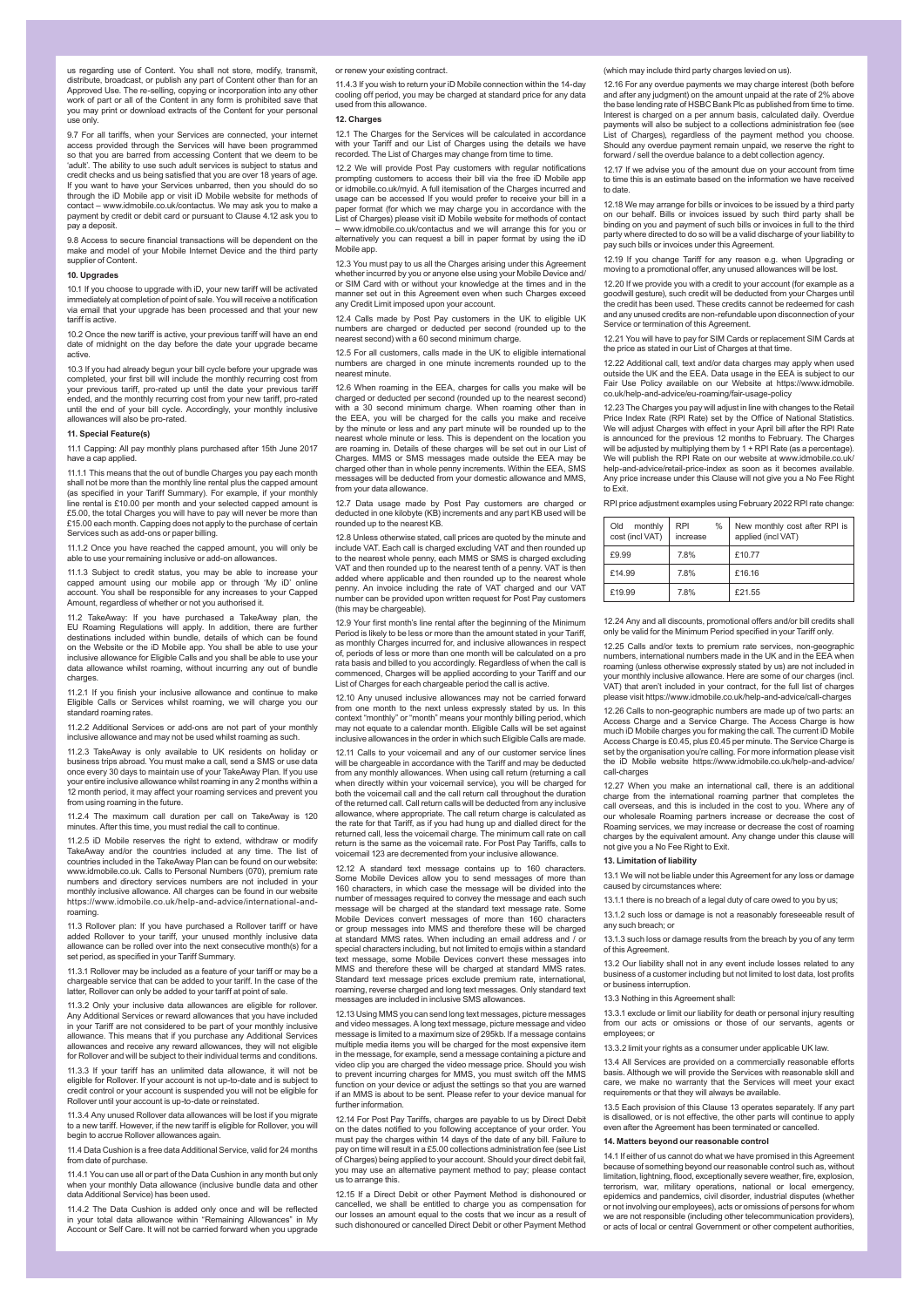such party will not be liable for this.

**15. Use and disclosure of information**

15.1 We need to collect certain Personal Information to provide you with the Goods and/or Services. This Personal Information will form part of a record of your dealings with us.

15.2 When you contact us, we may ask for certain Personal Information to be able to check your identity and we may make a note of this. We will keep Personal Information given to us by you or others during your relationship with us and other companies in the Group (and the Manager's Group). This includes:

15.2.1 details you give us on order forms or during communications with you; and

15.2.2 details we receive from credit reference and fraud detection agencies.

15.3 You agree that we may use and update your Personal Information: 15.3.1 for credit and credit related services and to manage your accounts;

15.3.2 when applicable in relation to the Goods and/or Services ordered, to make credit, fraud and identity checks on you (i) prior to accepting your order; and (ii) subsequently for the purpose of risk ant, debt collection and fraud prevention whilst you retain a financial obligation to us;

15.3.3 to provide you with goods and/or services that you have ordered; 15.3.4 to trace and recover debts;

15.3.5 to prevent and detect fraud, crime and money laundering;

15.3.6 to update our records about you; and

15.3.7 to check your identity

15.3.8 to segment our customer base and help us develop offers, products and services to provide you with the best customer experience;

15.3.9 where we have your permission to, we will market and advertise our Services, products and occasionally third party products and services that may be of interest to you including third party offers, promotions, advertisements, competitions or commercial communications by telephone (mobile and landline when available), post, electronic messaging (including SMS and MMS), email or online or via applications;

15.3.10 to recommend packages for you based on your use of the Services e.g. if you regularly exceed your voice or data plan, we may suggest you moving to a better Tariff;

15.3.11 to contact you to invite you to form part of our consumer panel or research groups about our products and services or customer satisfaction surveys (you may be contacted by third parties on our behalf); or

15.3.12 to provide you with personalised services and communications as well as targeted advertising from iD Mobile on our website and selected partner websites

15.4 If you give us false or inaccurate information or we identify fraud, we may record this.

15.5 Any credit checks that we undertake will be recorded by the credit reference agencies in the form of a search 'footprint' on you credit file. This 'footprint' may then be seen by other people conducting similar searches of your credit file.

15.6 We may use and disclose information about you and how you run your accounts to credit reference, law enforcement and fraud prevention agencies. For example, if you do not pay any sums owed to us when due, details of this failure may be passed on to credit reference agencies who will record this information against your credit file. Such records may remain on file with credit agencies for 6 years after your account is closed, whether settled by you or not.

15.7 Credit Agencies may pass the Personal Information that they received from us to other organisations in the performance of credit and/or fraud checks. Your Personal Information together with any additional information held by credit reference agencies and fraud prevention agencies may also be used to trace your whereabouts and recover debts that you owe.

15.8 Information held about you by credit reference agencies may be linked to records of people who are financially linked to you. We and other organisations may use credit reference agency and fraud prevention agency records that we receive about you, and people financially linked to you to help make decisions about you and them.

15.9 We may also enable third party partners to tailor ads which are more relevant and useful to you when you are browsing the internet or are using mobile apps. This may involve the use of cookies and other<br>similar toobaselesies. Percensilization may be beend an usinue factor similar technologies. Personalisation may be based on various factors such as your age and gender, your device details or your inferred interests but we will not share any information with these third parties which directly identifies you. However, by interacting with or viewing an ad, you should be aware that the third party may make the assumption that you meet the targeting criteria used to display the ad. You can opt out of targeting of advertising from third parties (so that you receive out of targeting of advertising from third parties (so that you receive ads without using this information). For more information, please visit www.youronlinechoices.com/uk. We may use your location if you have told us that you are interested in location based offers and services.

15.10 We may use your Personal Information for research and ical analysis, to develop and improve our products and services

15.11 When assessing an application, we may use automated decision-making systems.

15.12 Your Personal Information is confidential and, although we may freely disclose it to other companies within the Group (and the Manager may disclose it within its Group), we will only disclose it outside the Group when:

15.12.1 you give us your consent;

15.12.2 it is needed by certain reputable third parties involved in running accounts and/or providing services for us (for example, credit reference agencies or companies that we use in the provision of the Services);

15.12.3 it is needed in order to obtain professional advice;

15.12.4 it is needed to investigate or prevent crime (e.g. to fraud ntion agencies);

15.12.5 the law permits or requires it, or any regulatory or governmental body requires it, even without your consent; or

15.12.6 there is a duty to the public to reveal the Personal Information.

15.13 We may administer your account and provide services from countries outside Europe that may not have the same data protection laws as the UK. However, we will have contracts or other legal mechanisms in place to ensure your Personal Information is adequately protected, and we remain bound by our obligations under the Data Protection Act even when your Personal Information is processed outside Europe. For full details visit idmobile.co.uk/legal/ privacy-and-cookies.

15.14 We may monitor, record, store and use any telephone, email or other electronic communications with you for training purposes, to check any instructions given to us and to improve the quality of our services.

15.15 Where we process sensitive Personal Information, we will employ appropriate security measures. If we discover a security incident, such as compromised confidential information and privacy, you will be notified, and we will take steps to fix the issue in line with our internal security policies and procedures. For more information and to view our Privacy Policy, please visit www.idmobile.co.uk/legal/ privacy-and-cookies

15.16 If you would like us to tell you what information we hold about you, or if you wish to have details of the credit reference or the fraud prevention agencies from whom we obtain and with whom we record information about you should write to us at: iD Mobile SAR, PO Box 689, SALFORD, M5 OPD.

15.17 With your consent, we will contact you with marketing material. You can make changes to your marketing preferences and/or correct or update any inaccurate or incomplete information at any time by logging onto My iD at www.idmobile.co.uk/myid and visiting the My Account area, as well as the iD Mobile app.

15.18 We may pass your information to the Mobile Equipment National only published and increased the most equipment. ("SEND") (organisations operated by Recipero Limited, a company registered in England and Wales under Company No. 3794898 and with its registered office at Lawrence House, Lower Bristol Road, Bath BA2 9ET) to enable MEND or SEND to contact you in the event that you lose your Mobile Device or it is stolen from you. To contact us, please visit iD Mobile's website for methods of contact – www.idmobile. co.uk/contactus if you do not want your information to be passed to MEND and/or SEND.15.19 It is your responsibility to ensure that you notify any change of mobile device to MEND and SEND to ensure that there is no interruption of their service to you.

15.20 If you give us information about another person, you confirm they have given you permission to provide it to us and for us to be able to process their personal information. You must also confirm that you have told them who we are and the basis on which we will use their information.

# **16. Call monitoring**

16.1 All conversations using webchat services with iD Mobile Customer Services Representatives and calls to iD Mobile may be recorded for quality monitoring, training purposes, the prevention of unauthorised use of our telecommunications systems, effective systems operation and the prevention or detection of crime.

#### **17. Notices**

17.1 If you want to end your agreement, you must contact us through the 'Contact Us' section in our website at www.idmobile.co.uk/ contactus and give us at least 30 days' notice or alternatively you may log in to your account using the iD app and set a future disconnection request by selecting a date which is at least 30 days in to the future. If you prefer to contact iD Mobile via letter, please send this to iD, P.O. Box 356, Unit 19, Southampton, SO30 2PG. You must include your full name, your billing address with post code, your iD mobile telephone number and the name of the bank your direct debit is with to help us locate your account. If you would like to give us notice beyond 30 days in to the future, you can contact us at www.idmobile.co.uk/contactus for more details. Whenever you have a No Fee Right to Exit you must exercise it within 30 days of it arising; if you do not notify us within this period, you will lose the right to terminate.

17.2 Proof of sending does not guarantee our receipt of your notice. You must ensure that you have received an acknowledgement from us which should be retained by you.

17.3 We may send notices to you under or in connection with this Agreement:

17.3.1 by posting them to the address of which you have informed us; or

17.3.2 by SMS, which shall be sent to your mobile phone number; or 17.3.3 by e-mail to the email address of which you have informed us; or

17.3.4 by push notification to your Mobile Device.

17.4 Notices sent by post will be deemed to have arrived at their destination within 3 working days after posting, and notices delivered by hand or given by SMS or e-mail shall be deemed to have been delivered the day after the day the notice is sent.

# **18. Complaints**

18.1 If you ever wish to complain about the Services, we will endeavour to handle such complaints fairly, efficiently and confidentially. Please visit iD Mobile website for details of our complaints procedure – www. idmobile.co.uk/help-and-advice/complaints-procedure.

18.2 If we can't resolve your query, you may ask that the matter is referred to an independent ombudsman, the details of which are available on our website – www.idmobile.co.uk/help-and-advice/ complaints-procedure or by contacting us. Please visit iD Mobile's site for methods of contact – www.idmobile.co.uk/cont

18.3 If you are not happy with the way that we deal with any disagreement and you want to take court proceedings, you must do so disagreement and you.<br>within the United Kingdom.

# **19. Changes to this Agreement**

19.1 Subject to Clauses 19.2 and 19.3 below, we reserve the right to change the conditions of this Agreement, including any Charges, at any time.

19.2 We will give you notice of any changes either by writing to you or sending you an SMS, in addition to which we will publish them on our Website.

19.3 We may make changes to the terms of this from time to time. Subject to your rights under Clause 8.4.2, these changes will take effect at once when you are notified of them.

# **20. Transferring this Agreement**

20.1 We can transfer the benefit and you agree that we can transfer the obligations under this Agreement to any third party (including, without limitation, any member of the Group), without notice to you or your consent. We have subcontracted the administration and management of the services we provide to iD Mobile (the "Manager").

20.2 You may not transfer this Agreement to anyone else unless we have agreed in writing beforehand and we shall not unreasonably withhold such agreement.

## **21. Third parties**

21.1 Other than as provided for under Clause 20.1 above, nobody but you and us can benefit from this Agreement under the Contracts (Rights of Third Parties) Act 1999.

## **22. General**

22.1 If you or we break this Agreement and the other chooses to overlook it, this will not prevent the other from taking further action at a later time. Further, if you breach this Agreement in a manner that allows us to terminate the Services but we decide just to suspend them instead, we can still end this Agreement if you breach it again.

22.2 When you use your SIM Card, the identity of your mobile phone number may be sent through the networks so as to be identified to the phone being called. It may be used to divert calls to us for administration and for the investigation of fraud. You may be charged for any diversion. The identity of your mobile phone number will always be sent if you are calling 999, 911 or 112.

22.3 If the facility to eliminate the presentation of the number of an incoming call is made available; we may charge you for the use of such a facility at the price as stated in our List of Charges from time to time where we consider your use of such facility to be unreasonable. If you do not want your number displayed on receiving handsets, key 141 before the number you wish to call. Otherwise, you agree that our Network may allow the display of your mobile phone number on receiving handsets.

22.4 For your own protection, you must keep confidential the electronic serial number of your Mobile Device, any lock code(s) associated with your Mobile Device, your voice mail access number, and any other personal identification password or security number. When choosing a password, you must not use words that are obscene or likely to cause offence.

22.5 We make every effort to ensure the security of your communications. You are however advised that for reasons beyond our control, there is a risk that your communications may be unlawfully intercepted or accessed by those other than the intended recipient. For example, your communications may pass over third party networks over which we have no control, and if you are connected to an analogue network, there is no protection for your communications over the air interface. If you are connected to the digital network, your communications over the air interface with our systems are encrypted providing a greater level of protection, but even this cannot be guaranteed. Please also read carefully the instructions provided with your Mobile Device. Depending upon the manufacturer and model, your Mobile Device may send information stored on it and receive information to and from certain third parties without your knowledge.

22.6 You must tell us promptly in writing or via the iD app if you change your name and address or there are any changes to your bank account or payment card arrangements that may affect your payment of the Charges.

22.7 These conditions also apply if you lend or give your Mobile Device to someone else.

22.8 If you require the terms and conditions in an accessible format, such as braille, large font print, audio, or dyslexia friendly colour paper print, please speak to a member of our customer services team. Methods of contact can be found on iD Mobile's website; – www. idmobile.co.uk/contactus

## **23. Capacity**

23.1 You confirm that you have full legal capacity to agree to this Agreement and you that you are able to pay the Charges under this Agreement.

#### **24. Customer Services PIN**

24.1 You will be provided with a Customer Services PIN number via SMS when your order for a Post-Pay Tariff has been accepted by us. You will be required to change your PIN the first time you contact to iD Mobile, and it is your responsibility to protect your PIN. This may also be found and changed via the iD Mobile app or My Account at www. idmobile.co.uk/myaccount.

24.2 A Customer Services PIN number allows to you to interact with iD Mobile Customer Services Representatives and access information regarding your account, including (but not limited to) your outstanding balance and usage and allowance information, purchasing add-ons and bundles, activating/deactivating, termination requests and any Additional Services you may have on your account and performing manual payments. Please note that our customer services team will be unable to discuss any account details with you unless we can verify your identity (using the PIN or security questions).

## **25. Governing law and jurisdiction**

25.1 This Agreement shall be governed by English law, unless you live in Scotland in which case this Agreement shall be governed by Scots law.

# **26. Returns**

26.1 If you made your purchase on idmobile.co.uk or via the iD Mobile telephone sales team, you have 30 days to cancel this Agreement at no cost (other than for Charges incurred under clause 26.5) should you change your mind. You must contact us to inform us of your wish to cancel. If you purchased a handset from us, you'll need to return it to us together with all packaging and accessories provided with it within 30 days of receiving it. If you fail to return the handset within the 30 day period, the contract will remain and you will continue to accrue Charges incurred under clause 26.5. Returns made by post must be paid for by the sender and we recommend that you obtain proof of postage. You should not return SIM cards to us. If you wish to cancel this Agreement after this 30 day period then you may do so but you will have to p§ay a Charge, calculated by multiplying your Tariff by the remaining Minimum Period, the ("Early Termination Fee").

26.2 If you made your purchase in a Currys store, you have 14 days to cancel this Agreement at no cost (other than for Charges incurred under clause 26.5) should you change your mind. You must contact